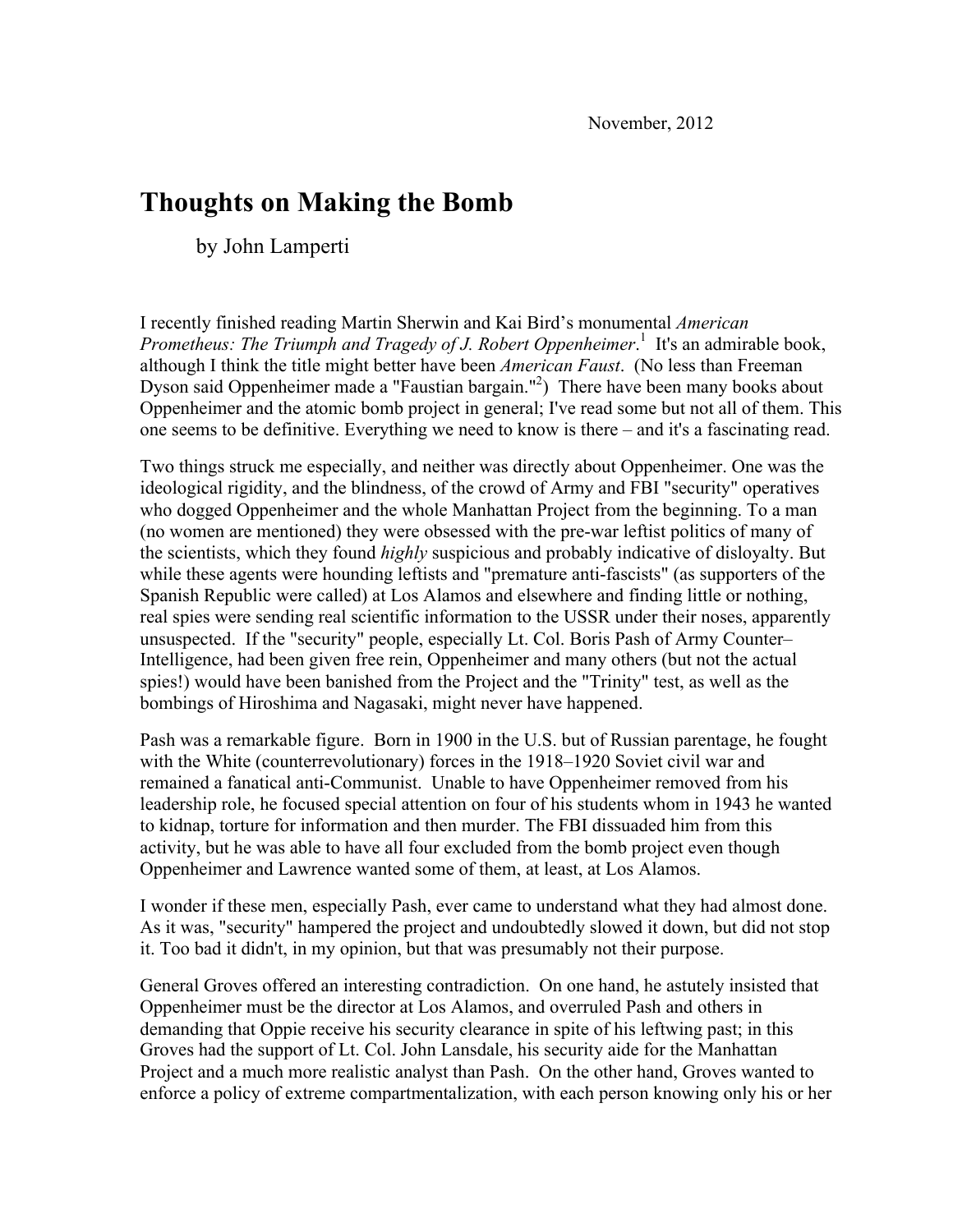own job and as little as possible about the project as a whole. Had he succeeded in this, the bomb's completion would again have been delayed. Oppenheimer and others fought back hard, insisting that science couldn't be done that way. They were partly successful and achieved considerable openness, at least within Los Alamos itself.

My second, and much more positive, revelation was learning about the remarkable foresight and integrity of two men who saw beyond the (as it turned out) false urgency and genuine fascination of making the bomb. I am thinking of physicists Isidor Rabi and Joseph Rotblat. Certainly there were others – Leo Szilard, and, at Los Alamos, Robert Wilson, come first to my mind – but these two especially impressed me.

For many years I have pondered the moral and political questions that followed in the wake of the Manhattan Project. Should the bombs have been dropped on Japanese cities? Was it correct to develop the hydrogen fusion bomb – Edward Teller's "Super"? Could the nuclear arms race with the USSR have been avoided, or at least moderated? Looking much further ahead, couldn't negotiations have avoided the deployment of destabilizing MIRVed missiles? For all these questions, different – and, I believe, better – answers than the ones actually adopted were certainly possible. Moreover, in each case there were knowledgeable people making forceful arguments for a different policy *at the time*. Without any benefit of hindsight, they worked for an approach that would diminish, instead of raising, the U.S. dependence on and investment in nuclear weapons. It was conceivable each time that another course might have been followed.

The one exception, and it's an enormous one, came at the very beginning. Knowing by around 1940 that a nuclear fission bomb might be possible, and aware that the same knowledge was certainly present in Germany, should the Western Allies, the U.S. and Great Britain in particular, have undertaken to actually make the weapon first? I think a strong case can be made, *with hindsight*, that it would have been better if we had not done so. But only with hindsight! I don't see how that decision could have been justified in 1940 or 41 – and neither did Einstein or Szilard, or any well-informed Western physicist as far as I know. At that time it seemed likely that Germany had a nuclear program well under way, a truly frightening possibility. Einstein in particular, because of his knowledge of Hitler's Germany and the nightmare image of a world in which that nation had an atomic monopoly, reversed the pacifism of a lifetime to encourage the U.S. government to take its first steps toward the bomb. If the Allies had nuclear weapons also, then perhaps they would never be used. Who could choose to do otherwise?

### **Isidor Rabi probably came as close as anyone to making that choice.**

Rabi was strongly anti-Nazi, and had plunged eagerly into war work at the MIT "Radiation Laboratory." That name might suggest nuclear physics, but in fact the "Rad Lab" was devoted to developing radar, in many forms. Perhaps Rabi's main reason in refusing Oppenheimer's offer to make him associate director at Los Alamos was that he wanted to help defeat Germany. "I thought it over, and turned him down. I said, 'I'm very serious about this war. We could lose it with insufficient radar.' " $3$ 

The radar work was vital to the war actually being fought; the Manhattan project seemed a long shot at best. Oppenheimer's attempts, partially successful, to recruit Rad Lab physicists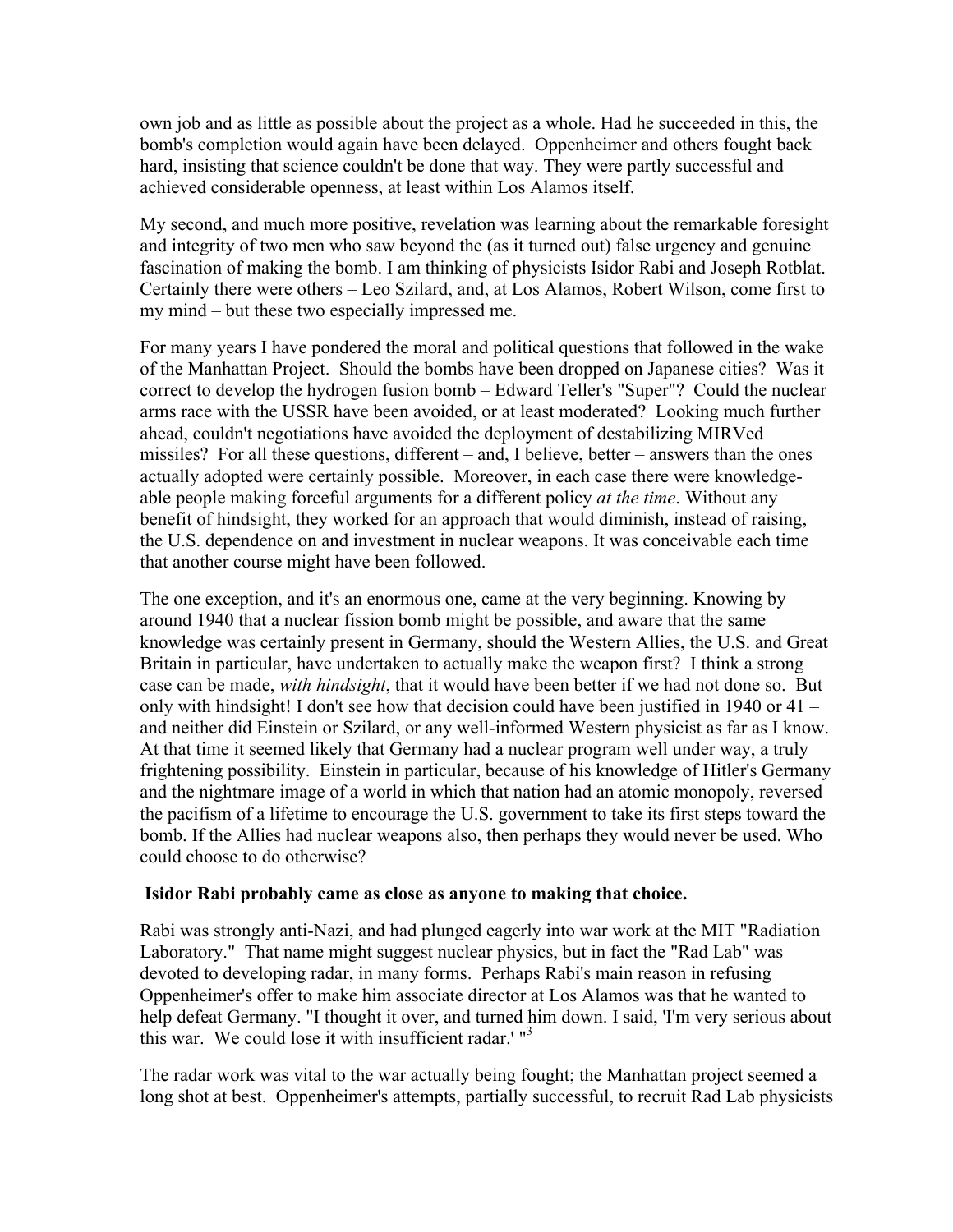for the bomb project must to some extent have lengthened the war against Nazi Germany. Robert Bacher was one of those who agreed to move, but earlier he had commented that many at the Lab thought it was crazy "to take people off radar and put them on this fool's project out there." Again with hindsight, that was absolutely correct – and Rabi saw it at the time. He visited Los Alamos and did some consulting there, but kept up his vital work at the MIT lab where he was associate director under Lee DuBridge. Radar was essential to winning the war; the atomic bomb was not.

Rabi had other reasons to refuse the move to Los Alamos. His wife did not want to go and they thought it would be bad for their children. Moreover, Rabi did not like the idea of using an atomic bomb: "I was *strongly* opposed to bombing ever since 1933 when I saw those pictures of the Japanese bombing that suburb of Shanghai. You drop a bomb and it falls on the just and the unjust..."<sup>4</sup> Radar systems developed at the Rad Lab were effective against enemy aircraft and U-boats, but Rabi acknowledged that his radar work also contributed to bombing German cities. His opposition to bombing was not consistent: "I didn't mind so much bombing Germans because they were Nazis." (Well, some of them were.) Rabi also accepted the atomic bombings of Hiroshima and Nagasaki as helping to end the war quickly, but he knew that Japan had been defeated without them. He saw all along that it was radar and not the bomb that would play an essential role, and he acted on that belief.

In 1944 Rabi received the physics Nobel Prize for scientific work he had done before the war.

## **Next, Joseph Rotblat.**

Like many, if not most, of the senior scientists working on the atomic bomb project, Rotblat believed the bomb should be built by the Allies to ensure that such weapons would *not* be used. If the Nazis obtained the weapon, perhaps the Western allies could deter its use if they were able to threaten retaliation. There was no other justification for the project, but that was enough. On this basis Rotblat resolved the strong moral dilemma with which he'd struggled and decided that it was necessary to go ahead.

Rotblat moved from his native Poland to England shortly before the German invasion, with a fellowship for research in physics. He subsequently took part in the exploratory nuclear program there, and then, as part of the British scientific delegation, joined the Manhattan Project itself. Rotblat arrived at the Los Alamos laboratory around the beginning of 1944. "As soon as I came to Los Alamos," Rotblat told an interviewer many years later, "I realized that my fear about the Germans making the bomb was ungrounded, because I could see the enormous effort which was required by the Americans... everything that you wanted was put into the effort. Even so, I could see that it was still far away... [I saw that] Hitler was going to be defeated... and that Hitler wouldn't have [the bomb] in any case." Toward the end of 1944, U.S. intelligence learned for certain through the ALSOS project that there was no chance of a German atomic bomb.<sup>5</sup> The ALSOS findings were not shared with the Los Alamos scientists, but the conclusion became generally understood. Rotblat then "decided that my presence there was no longer justified, and I resigned and went back to England." He was the only scientist to leave the project on moral grounds.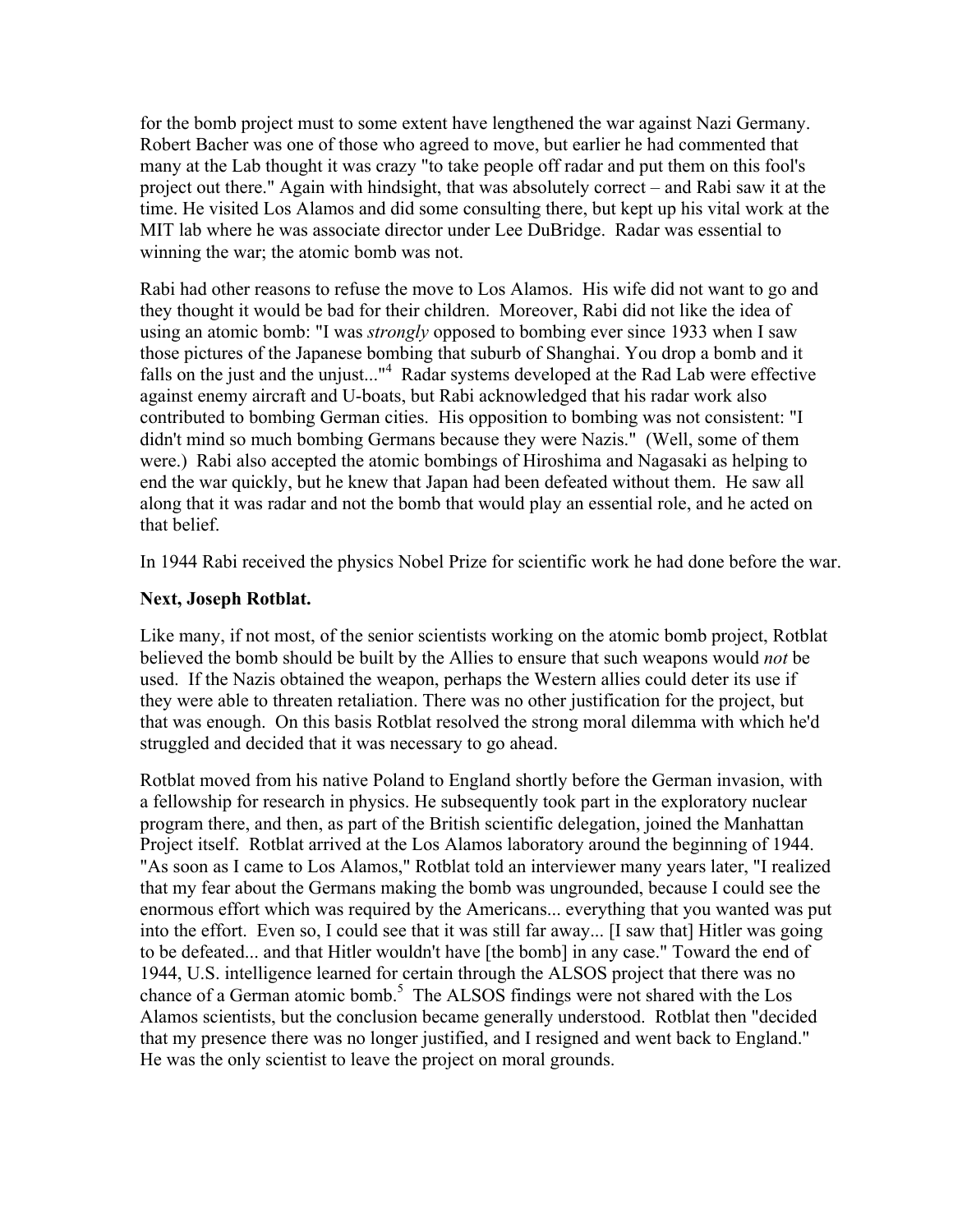Robert Wilson shared Rotblat's initial misgivings, but he too decided it was necessary for the Allies to have the bomb first, in order to deter Germany's use of nuclear weapons. A relatively young man with a Quaker, pacifist background, by 1944 Wilson was head of the experimental physics division at Los Alamos. He was one of many who worried about the bomb's meaning for society, and took the lead in organizing formal discussions about "The impact of the gadget on civilization," as one such meeting was called. Oppenheimer himself attended most of these meetings, and argued with his customary eloquence that the bomb project should continue even when Germany was defeated. His main argument was that the bomb had to be used publically, since the world needed to know of its terrible danger in order to find ways to counter it. Wilson allowed himself to be persuaded, and went on working at Los Alamos. He says he often argued with Oppenheimer, insisting that the bomb should be demonstrated in an uninhabited area rather than dropped on cities, and he was intensely depressed by the news of Hiroshima.<sup>6</sup>

Reflecting years later, Wilson was far from certain that he had done the right thing by continuing. "Nobody slowed up a bit after VE day," he recalled. "In terms of all I believed in," he said, "I'd like to have stopped. I can't understand why I didn't." But "it was not in the air."<sup>7</sup>

Wilson said he didn't know anyone who did stop work; he was unaware that Joseph Rotblat had done just that. Twenty-five years later Wilson was even more explicit. In a commemoration of the Trinity test, he wrote "I have often wondered why it was that the defeat of Germany in 1945 did not cause me to reexamine my involvement with the war and with nuclear bombs in particular. The thought never occurred o me. Nor, to my knowledge, did any of my friends raise any such question on that occasion. Surely, it seems that among those hundreds of scientists at Los Alamos, it might have been expected that at least one would have left. I regret now that I did not do so.<sup>"8</sup> Of course one – exactly – did leave.

At least in 1945, it was not surprising that Wilson didn't know about Rotblat's principled departure from the bomb project. One did not simply walk away from Los Alamos in those years, and Rotblat had to apply for permission to leave. When he did that, he discovered that "security" had fabricated an elaborate fiction casting him as a spy planning to defect to the USSR! His spy dossier contained a molehill of fact: Rotblat had made a number of unreported visits to a woman friend in Santa Fe. To this apparently highly suspicious behavior a number of pure fabrications were added, including meetings that never took place and invented plans to parachute into his native Poland carrying secrets of the work on the bomb. Again, while the security agents were elaborating this fantasy they had no clues about the real espionage taking place at Los Alamos and elsewhere.<sup>9</sup>

Fortunately Rotblat was able to document the falsity of their scenario, proving that he could not have been at the made-up meetings while "confessing" to the totally innocent visits with his friend. He was then allowed to leave – but only on condition that he conceal the true reason and say his departure was due to purely personal (family) concerns. Perhaps he was lucky they let him go at all! As a final gratuitous injury, a crate with old scientific notes, books, and other personal possessions was stolen from the Washington, D.C. to New York train on which he was traveling, presumably by government agents. Rotblat also had to promise to have no further contact with his ex-colleagues after leaving Los Alamos on December 8, 1944, and so eight months later the news of Hiroshima's destruction came to him as a bitter surprise.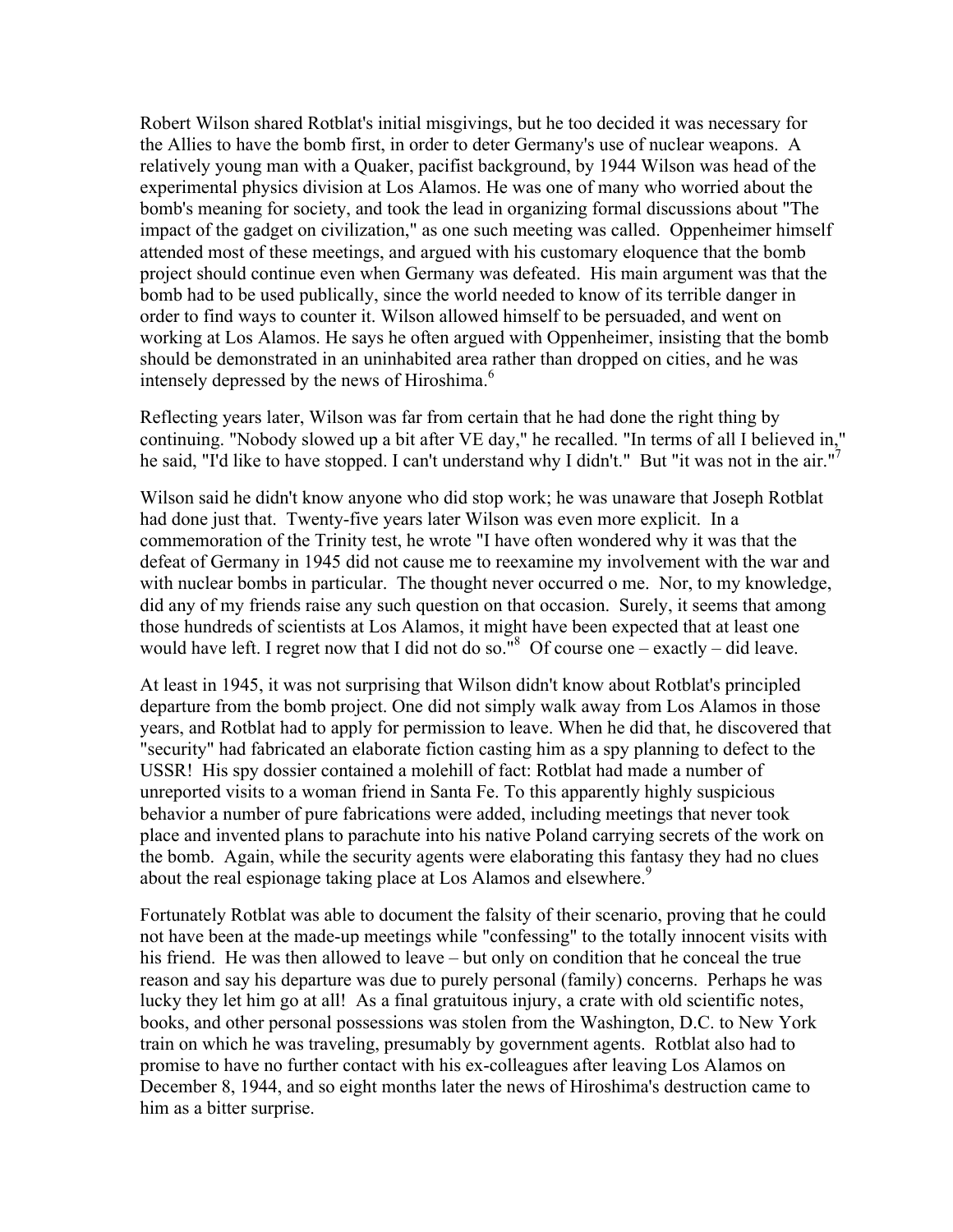The moral dilemma posed by the bomb was in one sense even starker than Rotblat and Wilson had at first realized. While they and other scientists began working on the project motivated by the fear of a German atomic bomb and believing the project's purpose was deterrence only, that was not at all the case for the military and political leaders who would, in the end, make the vital decisions about its use. One indication: physicist Samuel Goudsmit was the scientific leader of ALSOS. In his memoir of the mission, Goudsmit wrote, "It was not until some time after [the capture of] Strasbourg that the full significance of our discovery dawned on me." Talking with the "mysterious major," a representative of General Leslie Groves assigned to closely accompany him during the mission, he remarked "Isn't it wonderful that the Germans have no atom bomb? Now we won't have to use ours." The major's answer took him by surprise. "Of course you understand, Sam," he said, "if we have such a weapon, we are going to use it." That took place early in  $1945$ .<sup>10</sup>

In late 1944 Joseph Rotblat didn't know about Goudsmit's mission, but he had already received a different ominous lesson, this one from General Groves himself: "At a private dinner, when I was at Los Alamos in March 1944, [Groves] said at that time to us, 'You realize, of course, that the whole purpose of the Project is to subdue the Russians.' And I remember the words to this day, because of the great shock which this gave me."<sup>11</sup>

Events proved the "mysterious major" right, and arguably Groves as well. Many of the Manhattan Project scientists, including some of the most distinguished – but not J. Robert Oppenheimer – tried hard to prevent the use of the bombs on Japanese cities. In the end the opposing scientists' opinions had no influence on the decision to go ahead. Much has been written about the reasons for using the bomb on the defeated Japanese, but Groves' comment was in line with the thinking of President Truman's Secretary of State James Byrnes and undoubtedly played some part in the decision. In any case, the atomic bomb did not actually figure in winning the war against the Axis, although it became a major factor in the Cold War that was to follow

### **After the war:**

In 1949 the General Advisory Committee (GAC) of the Atomic Energy Commission (AEC) was asked for its advice on trying to make the "super" (hydrogen fusion) bomb. Many leading Manhattan scientists including **Isador Rabi** were members of the GAC, which was chaired by Oppenheimer. After serious debate the committee unanimously recommended against a crash program for the super, concluding that an all-out effort would be wrong "at the present moment." In an addendum starting "We believe a super bomb should never be produced" seven members of the GAC – all except Isador Rabi and Enrico Fermi – were clearer about their opposition, arguing that even if "the Russians" developed and used such a weapon, "our large stock of atomic bombs" would be sufficient for reprisals.

In their own addendum, Rabi and Fermi were even stronger in their rejection of the super bomb, calling its effect "almost one of genocide" and concluding "It is necessarily an evil thing considered in any light." They added an important dimension by calling on the U.S. President to tell the world the United States believes developing such a weapon is "wrong on fundamental ethical principles" and to invite all nations "to join us in a solemn pledge not to proceed" in its development. They pointed out that even without "control machinery" any tests of a super bomb could be detected, and added, agreeing with the GAC majority, that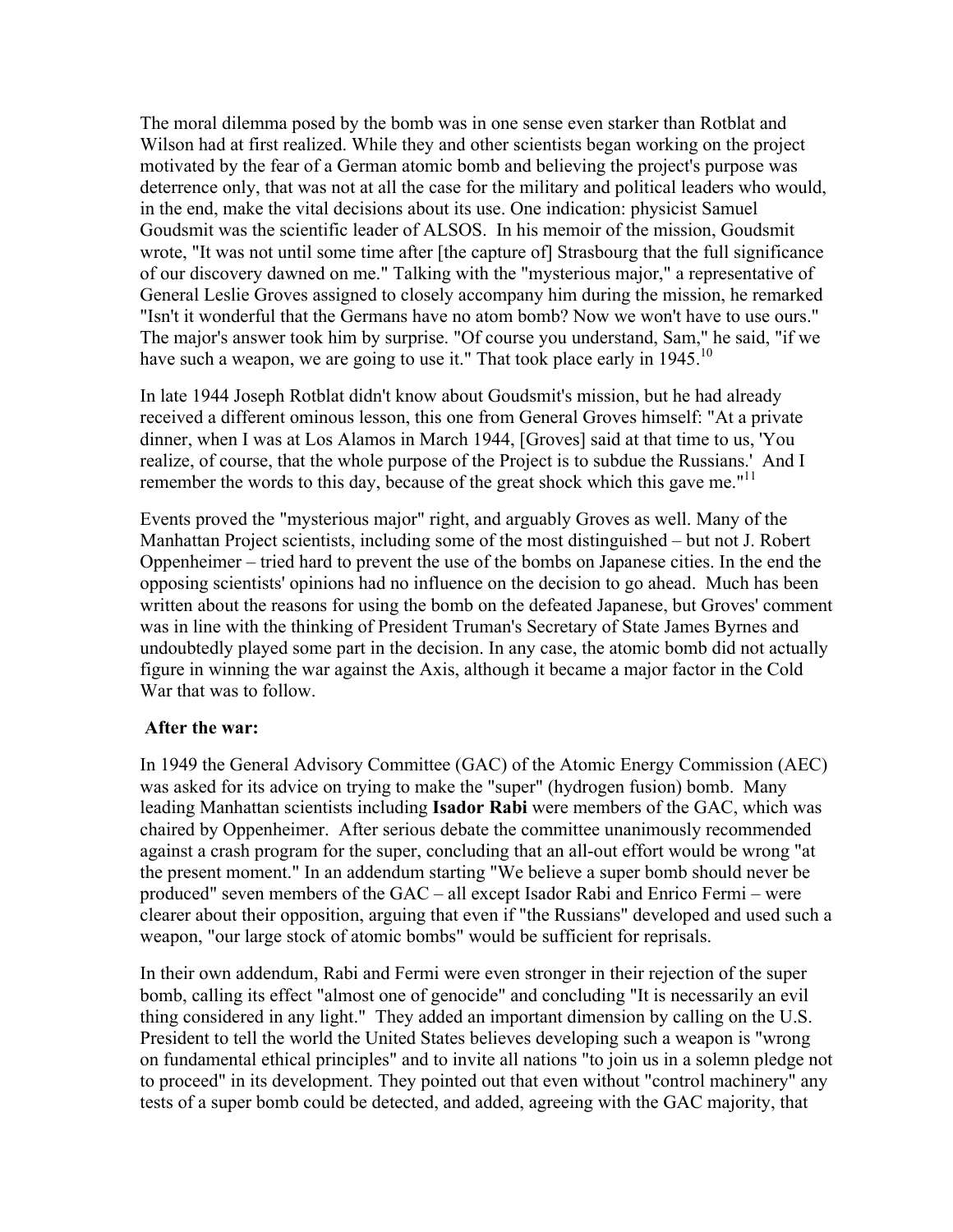our stockpile of atomic [fission] bombs would be enough for military retaliation against "another power" using a "super." Rabi later commented that he and Fermi thought a world conference should have been called in an attempt to stop research on thermonuclear weapons.<sup>12</sup> Once again, the path not taken.

The considered advice of the GAC was rejected, and U.S. work on developing and testing hydrogen weapons went forward. Predictably, the Soviet Union followed suit.

Part V of *American Prometheus* recounts the disgraceful 1954 hearing, in reality a kangaroo court, in which Oppenheimer appealed the revocation of his security clearance. The accusations against him mostly rehashed old issues including his prewar leftism and some foolish interactions with security personnel, but they included one new item, his lack of enthusiasm for the hydrogen bomb; this may have been the most important charge. Along with many other leading scientists Isador Rabi appeared as a witness for Oppenheimer, and once again he got it right, showing both common sense and decency. Naturally Rabi defended the GAC's conclusions about the super, but he also spoke as a character witness. Here is some of his testimony:

The suspension of the clearance of Dr. Oppenheimer was a very unfortunate thing and should not have been done. In other words, there he was; he is a consultant, and if you don't want to consult the guy, you don't consult him, period... So it didn't seem to me the sort of thing that called for this kind of proceeding... against a man who has accomplished what Dr. Oppenheimer has accomplished. There is a real positive record... we have the A-bomb and a whole series of [deleted], what more do you want, mermaids? This is just a tremendous achievement. If at the end of that road is this kind of hearing, which can't help but be humiliating, I thought it was a pretty bad show. I still think so.

A number of Oppenheimer's friends and colleagues had given him the sound advice to have nothing to do with the rigged hearings. Among them was Albert Einstein, whose opinion was clear: "The problem was simple. All Oppenheimer needed to do was go to Washington, tell the officials that they were fools, and then go home." Even after initially deciding to take part in the hope of restoring his clearance and his credibility as a government advisor, Oppenheimer probably should have walked out when he and his attorney saw how outrageously the proceedings were stacked against him; Joe Volpe, the former general counsel of the A.E.C., advised him to do just that. But he stayed, and the hearings did him great harm in almost every respect.

Because of the biased nature of the hearing and the "hysteria of the times,"<sup>13</sup> the denial of Oppenheimer's appeal was inevitable. The only surprise was that one member of the board dissented; the vote was 2 to 1 against him.

**Robert Wilson** had a distinguished career in physics, and in 1967 became the first director of the proposed National Accelerator Laboratory, later named Fermilab. Called upon to justify the multimillion-dollar budget at Congressional hearings, Wilson's testimony is worth remembering. Perhaps remarkably, he stated clearly that the lab had nothing to do with "national security." Instead, he said,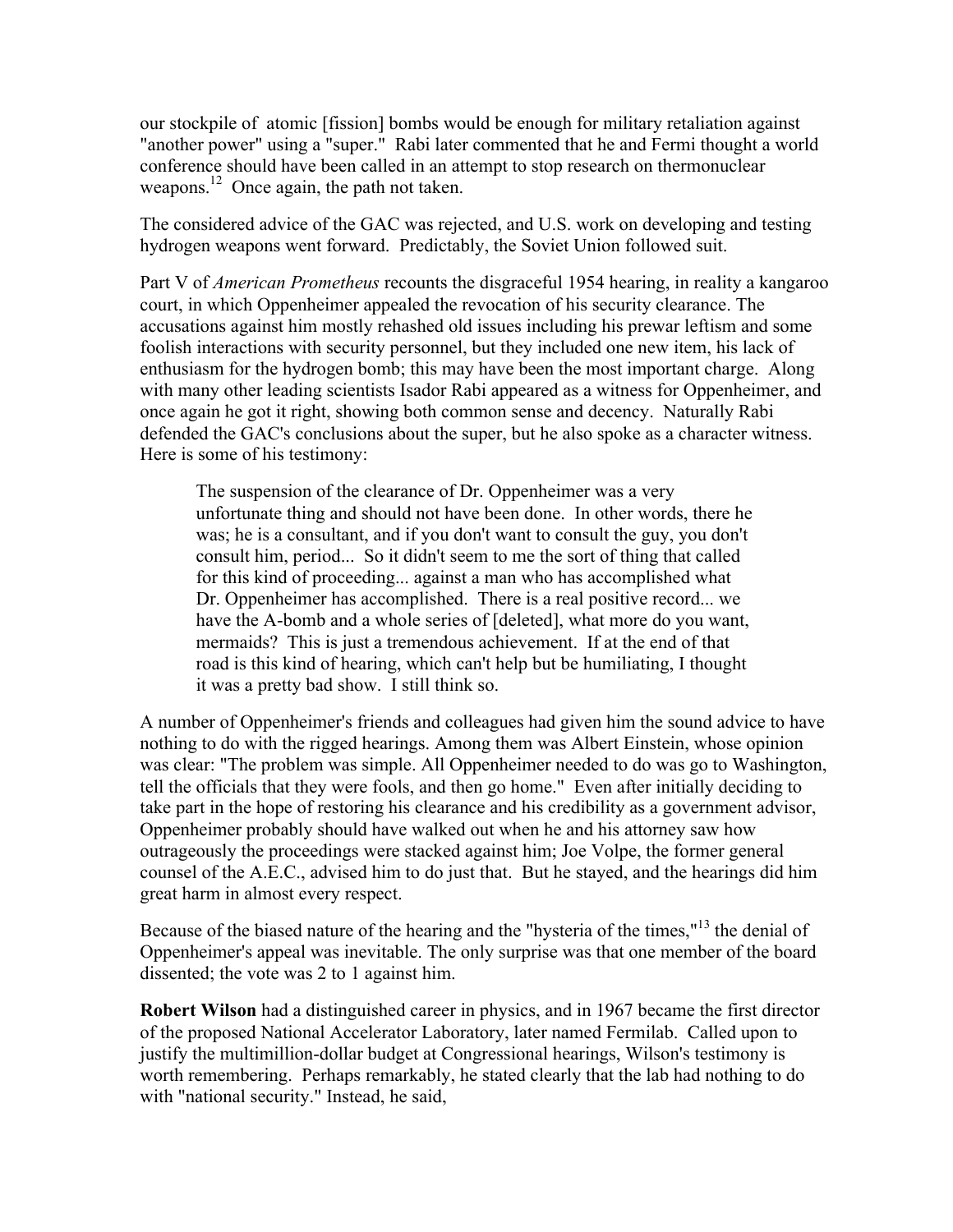It has only to do with the respect with which we regard one another, the dignity of men, our love of culture. It has to do with: Are we good painters, good sculptors, great poets? I mean all the things we really venerate in our country and are patriotic about. It has nothing to do directly with defending our country except to make it worth defending.<sup>14</sup>

Finally, **Joseph Rotblat** had an extraordinary post-WWII career.<sup>15</sup> He returned to England after leaving Los Alamos, and in 1950 became a professor of physics at London University, the position he held until becoming emeritus professor in 1976. He did no further work on any sort of weapons, switching his research area to applications of nuclear physics in medicine.

But from the beginning in 1946, Rotblat had another career: working for peace. He joined other British physicists in organizing the British Atomic Scientists Association whose purpose was public education and rational discussion of nuclear-related issues, comparable to the Federation of Atomic Scientists in the U.S. He helped found the Campaign for Nuclear Disarmament in 1958. And he was instrumental in launching the Einstein-Russell Manifesto in 1955, signed by Einstein shortly before his death as well as by nine other leading scientists (not including Oppenheimer). The Manifesto begins:

In the tragic situation which confronts humanity, we feel that scientists should assemble in conference to appraise the perils that have arisen as a result of the development of weapons of mass destruction, and to discuss a resolution in the spirit of the appended draft.

Undoubtedly Rotblat's greatest contribution was the Pugwash movement, which he cofounded with Bertrand Russell and with the support of Canadian industrialist Cyrus Eaton. It began in 1957 with an international conference held in Pugwash, Nova Scotia<sup>16</sup> attended by scientists from both sides of the divided world. (Oppenheimer was invited to take part but did not accept.) That initial meeting was followed by annual conferences until the present time. The purpose of the movement, known formally as The Pugwash Conferences on Science and World Affairs, was to seek the peaceful resolution of conflicts through dialogue and mutual understanding, its "main objective" being "the elimination of all weapons of mass destruction (nuclear, chemical and biological) and of war as a social institution to settle international disputes." The conferences were attended by scientists from many countries, very much including the USSR, and surely contributed to the arms-control measures and the uneasy peace between the superpowers which lasted until the end of the Cold War period.

In 1995 Joseph Rotblat, together with the Pugwash Conferences, was awarded the Nobel Peace Prize. His Nobel lecture includes these words, quoting the Manifesto of 1955:

What we are advocating in Pugwash, a war-free world, will be seen by many as a Utopian dream. It is not Utopian. There already exist in the world large regions... within which war is inconceivable. What is needed is to extend these to cover the world's major powers.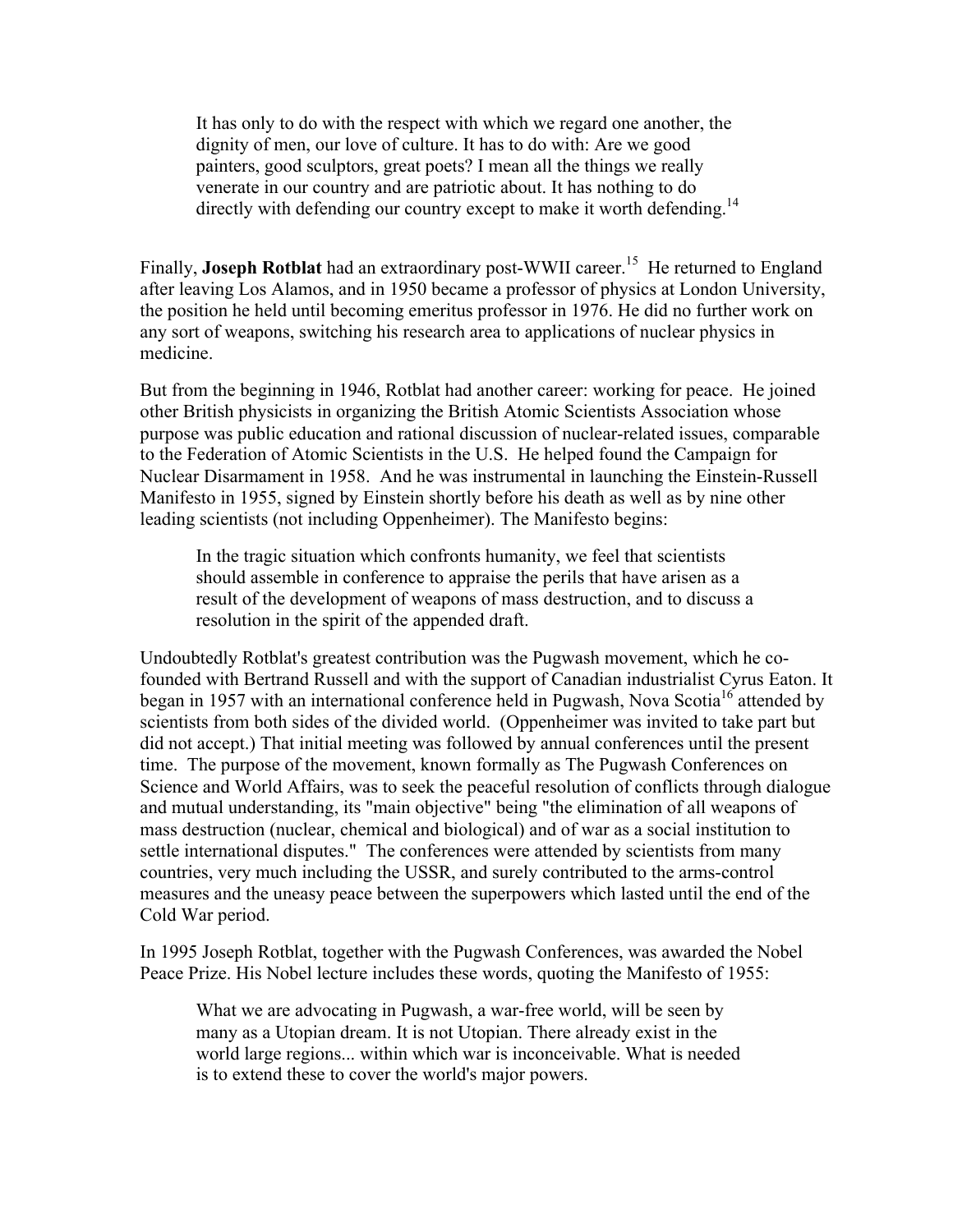In any case, we have no choice. The alternative is unacceptable. Let me quote the last passage of the Russell-Einstein Manifesto:

*We appeal, as human beings, to human beings: Remember your humanity and forget the rest. If you can do so, the way lies open for a new paradise; if you cannot, there lies before you the risk of universal death.*

And Rotblat concluded by repeating that theme: Above all, remember your humanity.